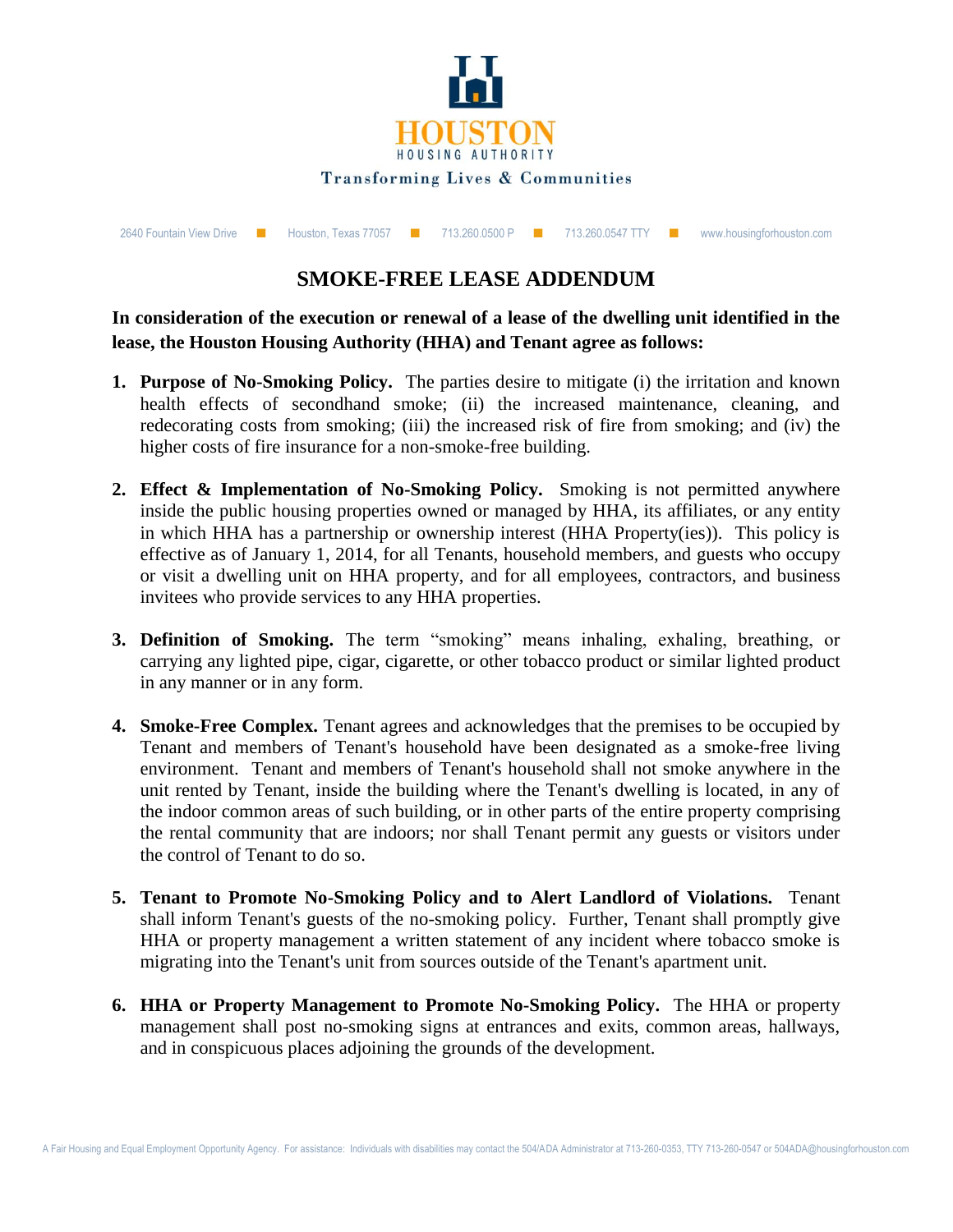- **7. HHA Not a Guarantor of Smoke-Free Environment.** Tenant acknowledges that HHA's adoption of a smoke-free living environment, and the efforts to designate the property as smoke-free, do not make HHA or any of its managing agents the guarantor of Tenant's health or of the smoke-free condition of the Tenant's unit and the common areas. However, HHA shall take reasonable steps to enforce the smoke-free terms of its leases and to make the complex smoke-free. HHA is not required to take steps in response to smoking unless HHA knows of said smoking or has been given written notice of said smoking.
- **8. Other Tenants are Third-Party Beneficiaries of Tenant's Agreement.** Tenant agrees that the other Tenants at the complex are the third-party beneficiaries of Tenant's smoke-free addendum agreements with HHA. A Tenant may sue another Tenant for an injunction to prohibit smoking or for damages, but does not have the right to evict another Tenant. Any suit between Tenants herein shall not create a presumption that the HHA breached this Addendum.
- **9. Effect of Breach and Right to Terminate Lease.** A breach of this Lease Addendum shall give each party all the rights contained herein, as well as the rights in the Lease. A material breach of this Addendum shall be a material breach of the lease and grounds for immediate termination of the Lease by the HHA. Failure of any Tenant, household member, or guest to follow the smoke-free policy will be considered a material breach of this Addendum and a lease violation, and will subject the Tenant to all lease enforcement procedures under the HHA Admissions and Continued Occupancy Policy (ACOP), which includes termination of lease.
- **10. Disclaimer by Landlord.** Tenant acknowledges that HHA's adoption of a smoke-free living environment, and the efforts to designate the property as smoke-free, does not in any way change the standard of care that HHA or managing agent would have to a Tenant household to render buildings and premises designated as smoke-free any safer, more habitable, or improved in terms of air quality standards than any other rental premises. HHA specifically disclaims any implied or express warranties that the building, common areas, or Tenant's premises will have any higher or improved air quality standards than any other rental property. HHA cannot and does not guaranty or promise that the rental premises or common areas will be free from secondhand smoke. Tenant acknowledges that HHA's ability to police, monitor, or enforce the agreements of this Addendum is dependent in significant part on voluntary compliance by Tenant and Tenant's guests. Tenants with respiratory ailments, allergies, or any other physical or mental condition relating to smoke are put on notice that HHA does not assume any higher duty of care to enforce this Addendum than any other HHA obligation under the Lease.
- **11. Recordkeeping.** New residents will be given two (2) copies of the smoking policy. After review, the resident will sign one copy and return the executed copy to the property manager's office. The signed copy will be placed in the resident's file. Upon adoption of this policy, all current residents of properties covered by this policy will be given two copies of the policy. After review, the resident will sign one copy and return the executed copy to the property manager's office. The signed copy will be placed in the resident's file.